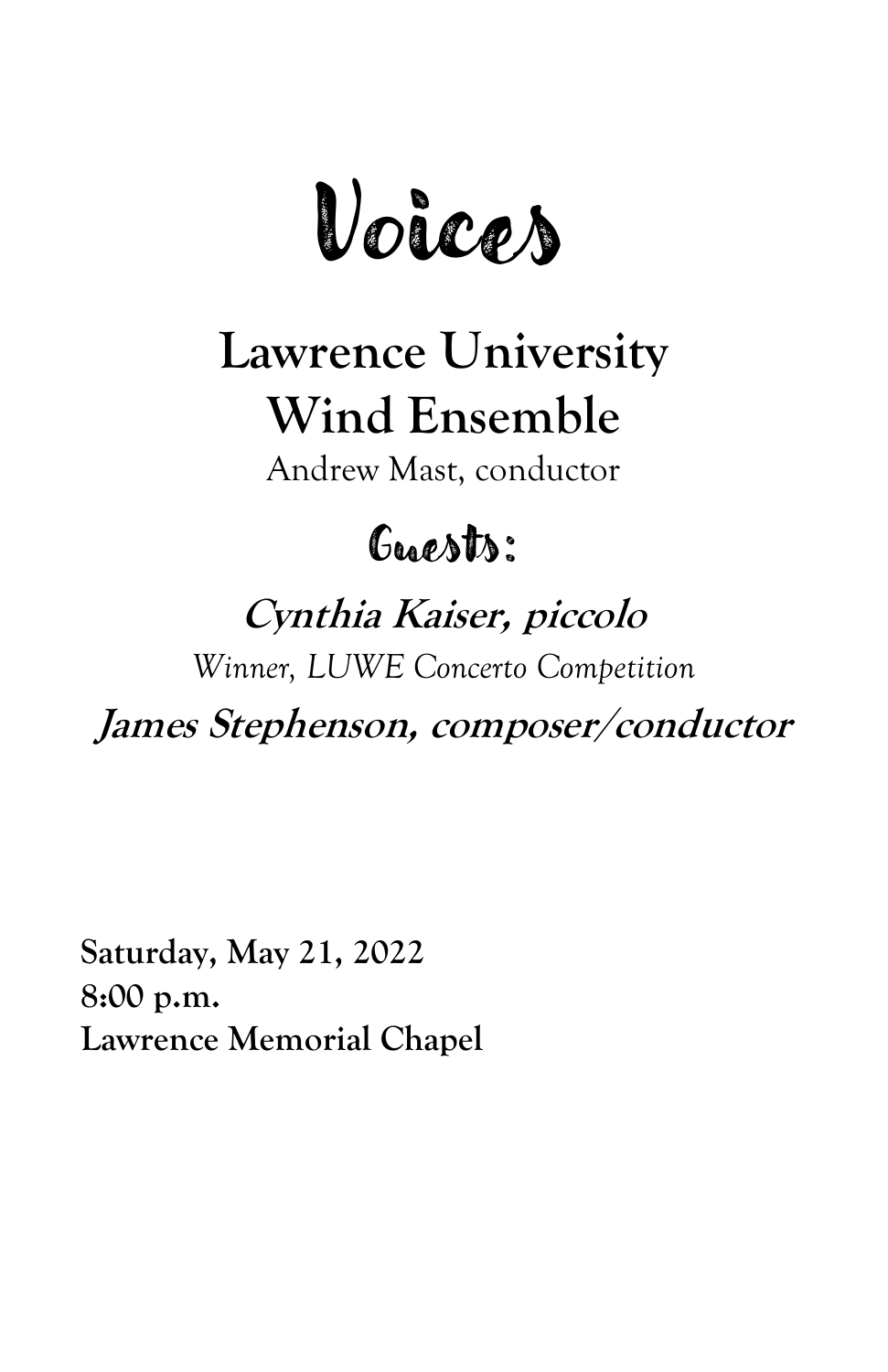*Lux Aeterna* (2021) Evan Williams '10

(b. 1988)

*Concerto for Piccolo and Orchestra* (1996) Lowell Liebermann Andante comodo (b. 1961) Adagio arr. Keiichi Kurokawa Presto

Cynthia Kaiser '24, piccolo Winner, 2022 Wind Ensemble Concerto Competition

*Symphony No.* 2 "Voices" (2016) James Stephenson Prelude: 'Of Passion' (b. 1969) Shouts and Murmurs Voices of One

James Stephenson, conductor

*We collectively acknowledge that Lawrence University is situated on the ancestral homelands of the Menominee and Ho-Chunk people.*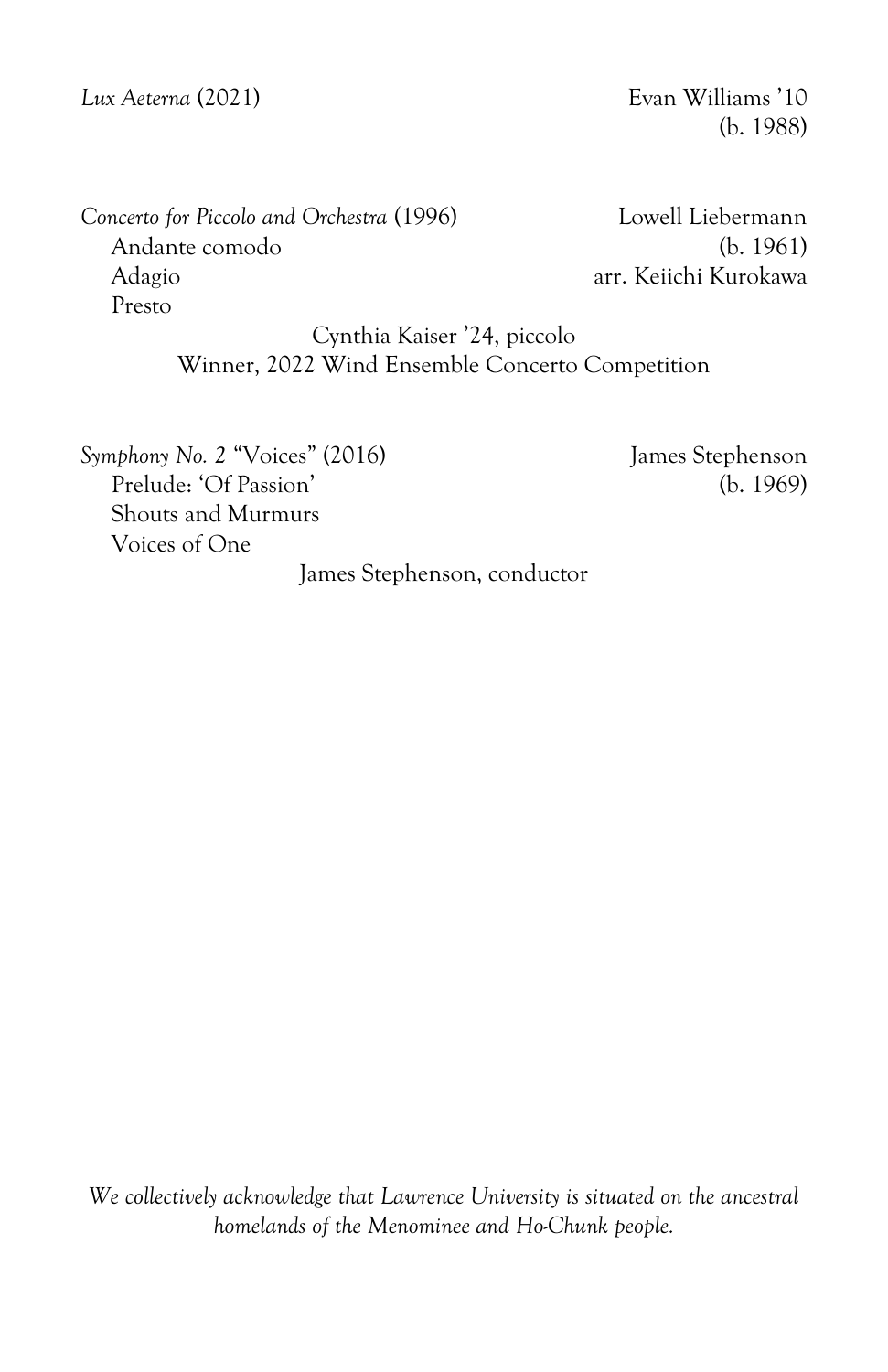**Cindy Kaiser '24** is a flutist from Ho-Ho-Kus, New Jersey. She is pursuing a dual degree (B.A./B.Mus.) with a triple major in flute performance, music education, and psychology. She has been a member of the Lawrence University Wind Ensemble, the Lawrence Symphony Orchestra, and the Lawrence University Mainstage Opera productions. Cindy currently studies flute with Erin Lesser and piccolo with Suzanne Jordheim. Prior to college, she studied flute with Laura Gilbert at Mannes Prep and piccolo with Jeanne Wilson at Horace Mann School.

Cindy was the piccolo player in the New York State School Music Association (NYSSMA) Wind Ensemble in 2017 and the NYSSMA Symphony Orchestra in 2018. She was also a member of the National Association for Music Education (NAfME) All-Eastern Symphonic Band in 2019. In 2020, Cindy was selected as one of the winners of the National Flute Association (NFA) Collegiate Flute Choir Competition. She competed in the Utah Flute Association Sonata Competition and received an honorable mention for the Best Out of State Performance on piccolo in 2021. Cindy has participated in the Interlochen Arts Camp, ARIA Academy, Orford Musique Academy, and the DeCoda Chamber Music Festival. She has taken masterclasses with Keith Underwood, Bart Feller, Carol Wincenc, Alexa Still, Soo-Kyung Park, Judith Mendenhall, Alberto Almarza, Lorna McGhee, Molly Barth, and Donna Shin.

In addition to performing, Cindy volunteers as a tutor through the Volunteers in Tutoring at Lawrence (VITAL) Program, and as a private flute teacher for Through the Staff. She is the dual-degree representative for the Dean's Advisory Council at Lawrence Conservatory, the former president and junior advisor for the Lambda Sigma Alpha Pi Chapter, and the recording secretary for the SAI Xi Chapter. Cindy has also participated in outreach through the Music for All concert series. In the fall, Cindy plans to study music abroad in Vienna, Austria.

Cindy would like to thank her family, friends, and past teachers for all their support. She would also like to thank Erin Lesser, Suzanne Jordheim, and members of the "fludio" for their advice, mentorship, and friendship over the past three years.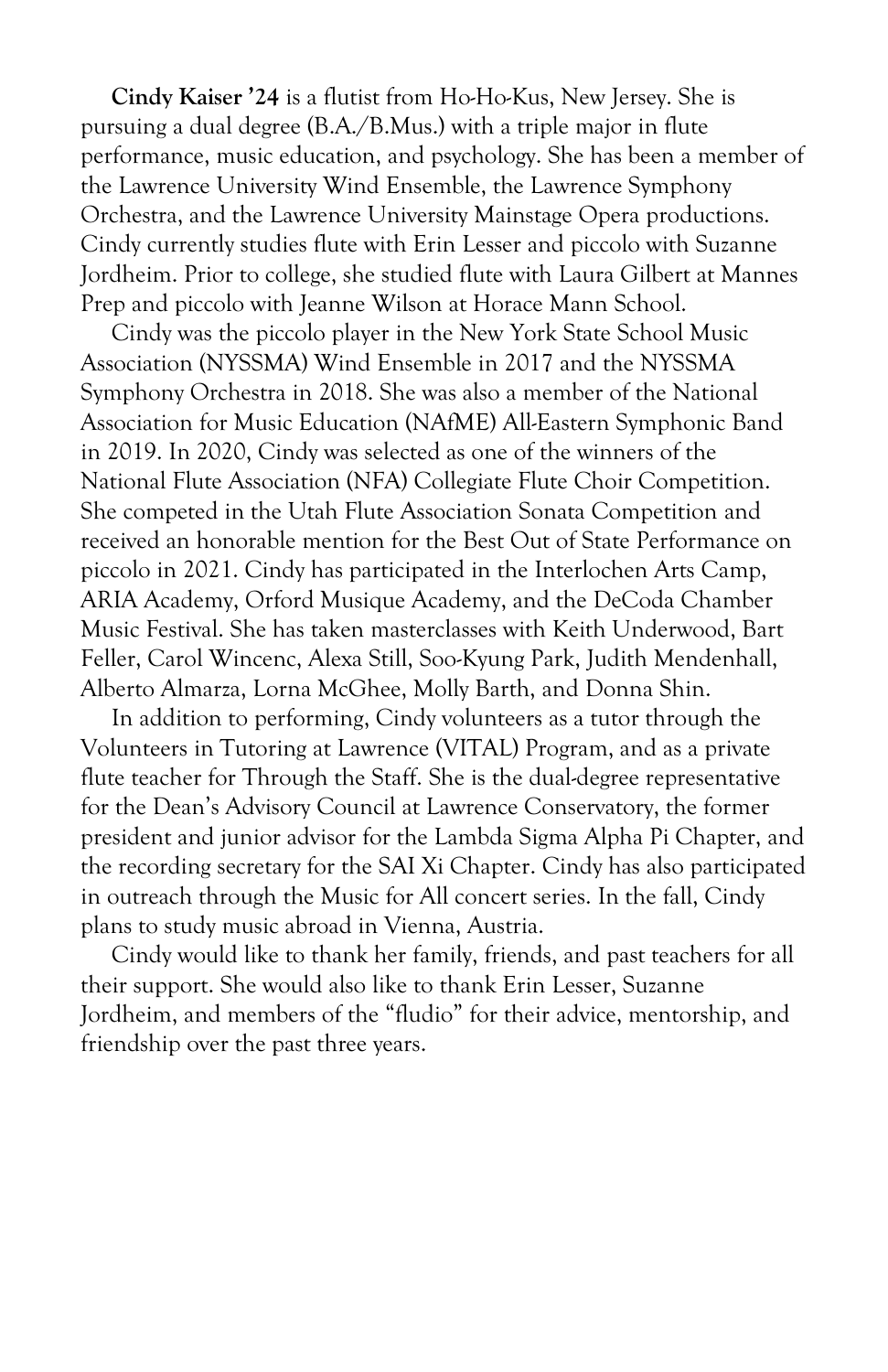## **2022 GRADUATING SENIORS**

#### **Jacob Dikelsky**

Majors/degrees: Music Education (Instrumental and General Music) Plans for next year: Student teaching Favorite memory of Wind Ensemble or Symphonic Band: Jamming out on *The Light Fantastic*! Fantasy graduation gift: Free deep dish pizza for life

#### **Nathan Graff**

Majors/degrees: Music Education, Instrumental/General and Trombone Performance Plans for next year: Student teaching in the Kimberly Area school district Favorite memory of Wind Ensemble or Symphonic Band: Performing *The Fly* by Oscar Navarro in Symphonic Band freshman year. Fantasy graduation gift: An upcoming Packers' Super Bowl victory

#### **Juan Hernandez**

Majors/degrees: Bachelor of Music, Flute Performance, Instrumental Pedagogy minor

Plans for next year: Gap year to prepare for graduate school auditions Favorite memory of Wind Ensemble: Playing Theresa Martin's *City of Ambition*. That piece was very challenging and fun! Fantasy graduation gift: Nine karat rose gold Nagahara flute, with engraved keys and lip plate, please.

#### **Ben Hiles**

Majors/degrees: Instrumental Music Education and Saxophone Performance

Plans for next year: In the fall, I will be student teaching in Chicago at the Lindblom Math and Science Academy

Favorite memory of Wind Ensemble: My first movement day with Margaret Paek!

<u>Fantasy graduation gift</u>: To have Carl conduct our last concert  $\odot$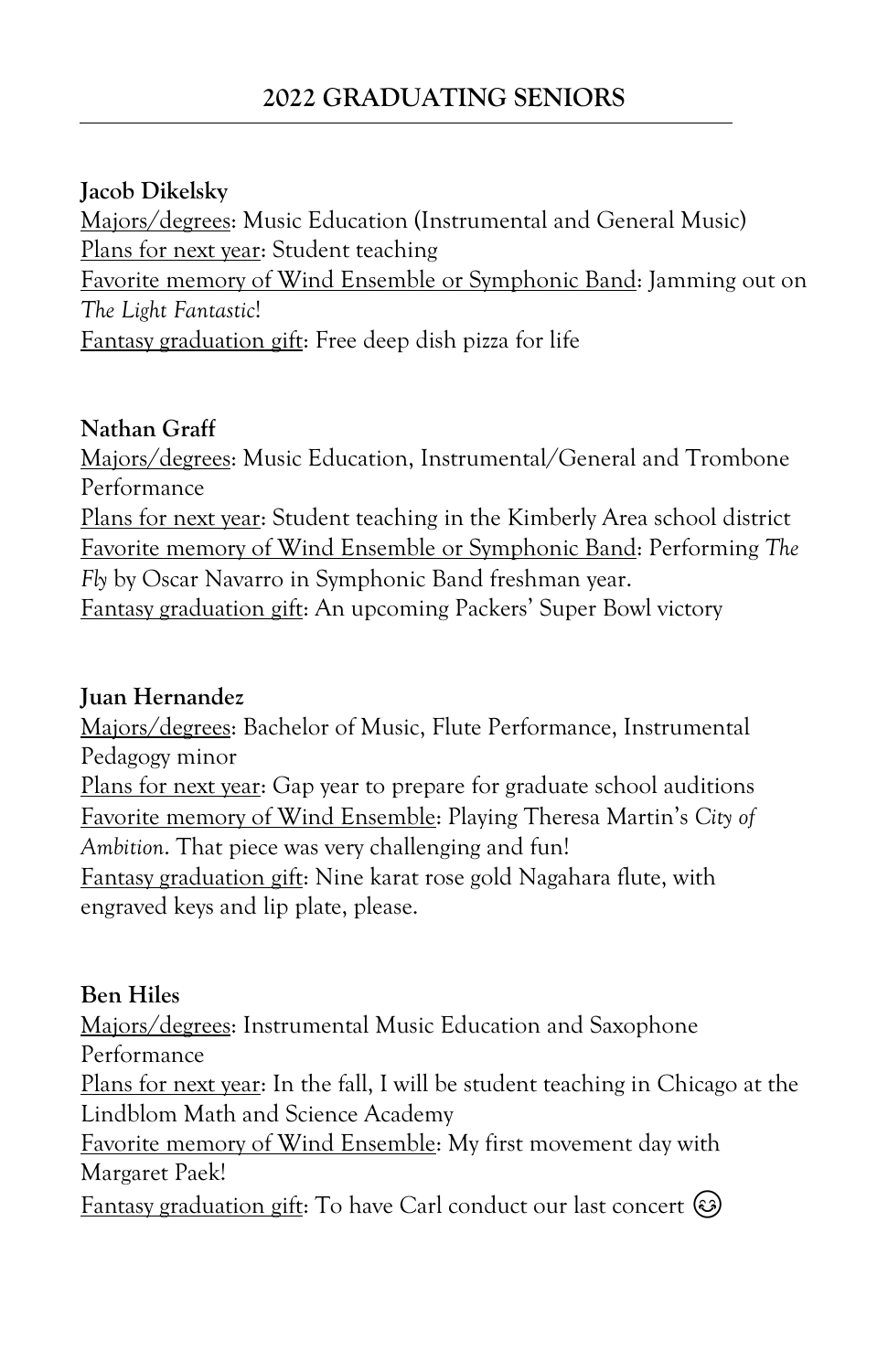#### **Carmen Magestro**

Majors/degrees: B.Mus. in Flute Performance; BA in chemistry and biochemistry

Plans for next year: In the fall, I will be attending the University of Notre Dame to start on a Ph.D. in chemistry

Favorite memory of Wind Ensemble or Symphonic Band: There are so many great memories, I can't pick! I've been so fortunate to have an amazing section every year at Lawrence – I will miss performing with them! I'm going to miss playing with friends and amazing musicians from throughout the ensemble too.

Fantasy graduation gift: My own small island in an area of tropical weather where people can visit its natural land and enjoy some water activities.

## **Brianna McCarthy**

Majors/degrees: Education, General, Choral, Instrumental Plans for next year: I plan to either teach or go to grad school for performance after student teaching. We're still deciding what's the right path and where life takes me!

Favorite memory of Wind Ensemble or Symphonic Band: It isn't a memory about Wind Ensemble, but actually, my first ensemble rehearsal, day one of Symphonic Band in 2018. I came from a school that had a band of about 30  $9-12<sup>th</sup>$  grade and my graduating class was about 65. The Symphonic Band, if I recall, was 80 or 90 kids, and it was the biggest ensemble I had ever been a part of. Powerful stuff. Fantasy graduation gift: tickets to see Adele.

## **Rachel Michtom**

Majors/degrees: BA in music and a minor in Education Studies Plans for next year: Studying for a Master of Music in Music Education at Longy School of Music

Favorite memory of Wind Ensemble: playing *The Fly* in Symphonic Band my sophomore year (featuring an unexpected visit from a wasp) Fantasy graduation gift: an EU citizenship

## **Tyler Nanstad**

Majors/degrees: B.Mus. in Music Education Plans for next year: Student teaching in Chicago Favorite memory of Wind Ensemble: My favorite memory of wind ensemble is probably playing all those xylophone solos in the Maslanka symphony. Fantasy graduation gift: is a really nice computer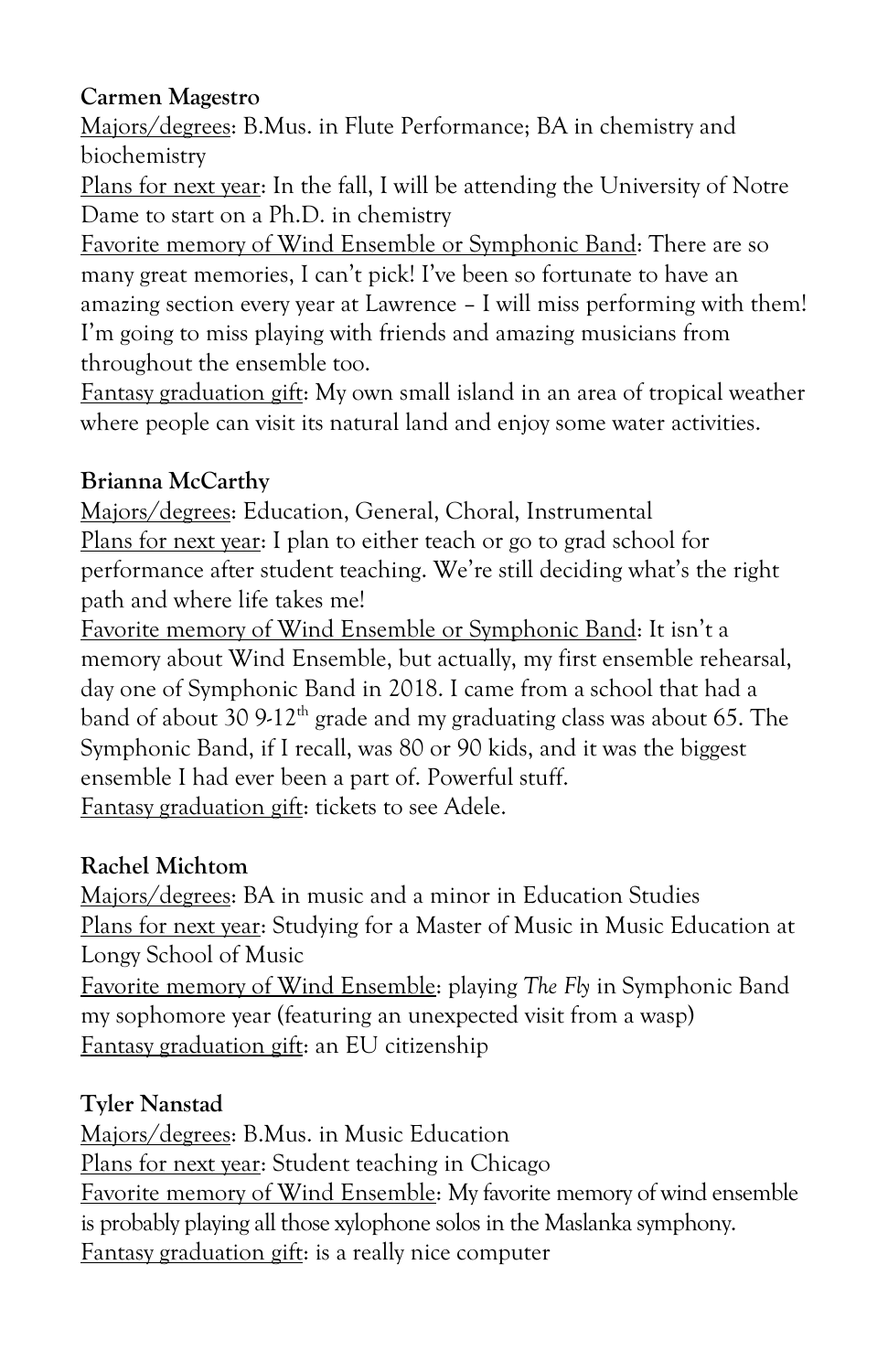## **Henry Parks**

Majors/degrees: Tuba performance and environmental studies Plans for next year: My plans for next year are to hopefully work in the Midwest/Appleton area in ecology or return to Missouri and prepare for graduate school.

Favorite memories of Wind Ensemble: are the performance of Berlioz in 2019 and Karel Husa's *Music for Prague* in 2018.

Fantasy graduation gift: probably a week of all-expenses paid do-nothing time.

#### **Celeste Reyes**

Majors/degrees: B.Mus. in clarinet performance and BA in studio art. Fantasy graduation gift: The keys to my very own animation studio fully equipped with everything an animator could ever dream of!... that, or a mansion from the Gilded Age!

#### **Eviatar Shlosberg**

Majors/degrees: B.Mus. in Instrumental Music Education and trumpet performance, B.A. in German

Plans for next year: Student teaching in the fall and hopefully Fulbright in Austria the following year.

Favorite memory of Wind Ensemble or Symphonic Band: Playing *Machu Picchu* by Satoshi Yagisawa in Symphonic Band Fantasy graduation gift: Make grad school free!

#### **Jazzlyn Timper**

Majors/degrees: Bachelor of Music, clarinet performance Plans for next year: Taking a gap year or two and then heading to grad school

Favorite memory of Wind Ensemble or Symphonic Band: Performing *The Light Fantastic*!

Fantasy graduation gift: All-expense paid trip to Europe

#### **Omar Tlatelpa Nieto**

Majors/degrees: B.Mus. Trombone Performance Plans for next year: Pursuing a master's degree while serving as the graduate assistant in the brass area at Northern Illinois University Favorite memory of Wind Ensemble or Symphonic Band: Tim Albright's solo on Berlioz's *Symphonie Funebre et Triomphale* Fantasy graduation gift: An alto trombone! Or else a trip to Italy might be cool too.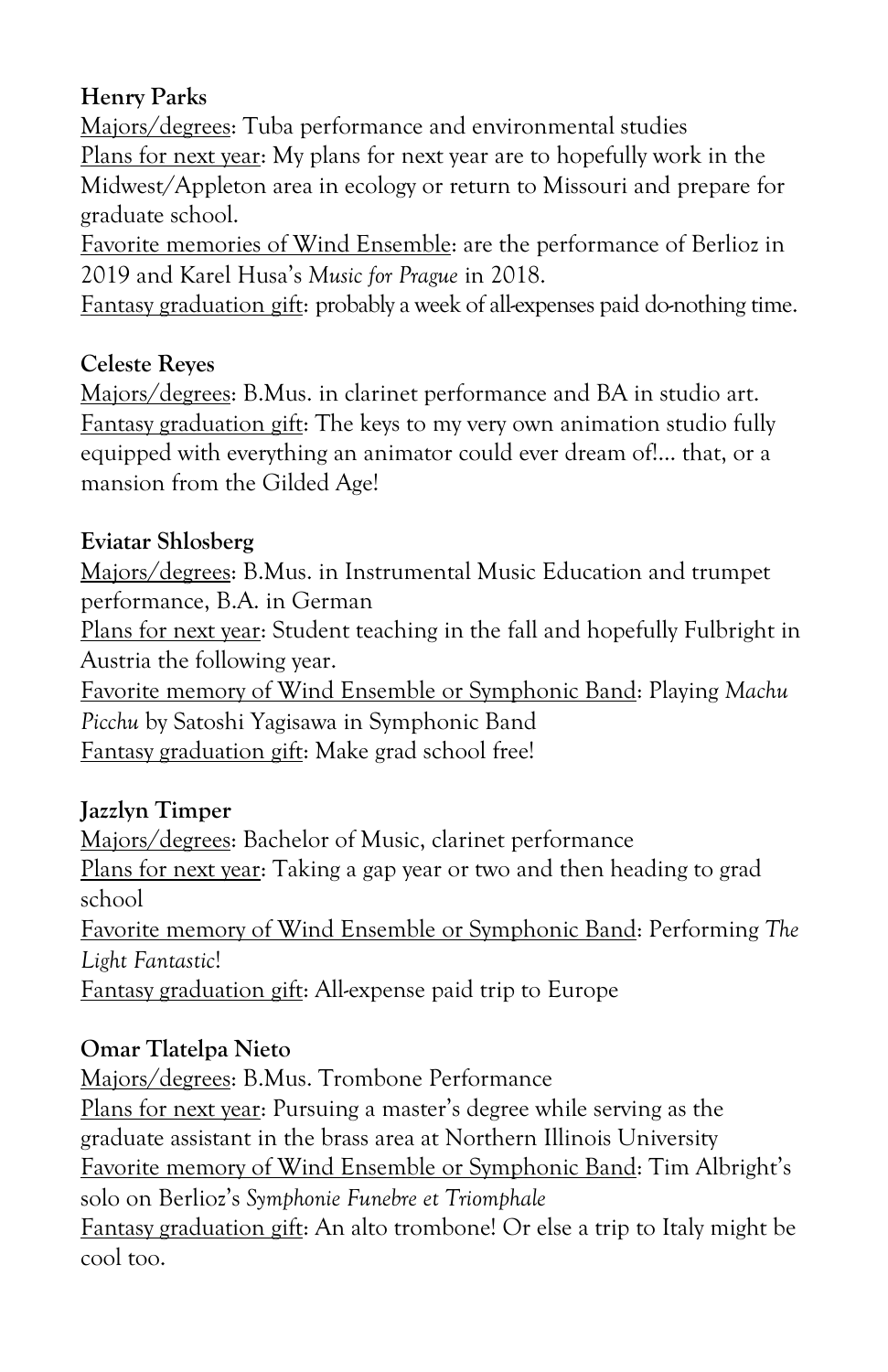#### **Lawrence University Wind Ensemble**

Personnel listed alphabetically to reflect every musician's importance

#### **Flute**

Darren Lam\* Carmen Magestro Rachel Michtom Amber Newman Sarah Pedlar

#### **Oboe**

Sherilyn Patterson Carter Smith Michael Van Dervoort Emily Zuniga\*

#### **Clarinet**

Evy Best Sho Bunch Georgia Chau\* Patience Garcia Tucker Hall Nita Isom Tessa Larson Celeste Reyes Jazzlyn Timper Miguel Velasco

#### **Bassoon**

Iris Hakes Jessica Kleebauer\* Nate Scott

**Saxophone** Lucy Croasdale Ben Hiles\* Evan Ney Gabe Reyes Melanie Shefchik Zachary Simonds

**Trumpet** Theresa Gruber-Miller Gaston Kaisin\* Brianna McCarthy Ray Wetzel Meehan Eviatar Shlosberg

#### **Horn** Cole Galbraith Connor Parr Alan Schlessinger\* Jonah Sharp

#### **Trombone**

Nathan Graff Jacob Dikelsky Mikayla Frank-Martin Ryan Saladin Omar Tlatelpa Nieto\*

**Euphonium** Drece Cabrera\* Grace Hanson

**Tuba** Chance Arnold Henry Parks\*

**Double Bass** Matthew Jahnke

**Piano** Julian Hofstetter

**Harp** Lauren Hayes

**Mezzo-soprano** Morgen Moraine

#### **Percussion**

Dylan Borash Blue Mobley Tyler Nanstad\* David Pickar

\*Denotes section leader

**SETUP CREW** Paola Saldana Galvan Darren Lam Laura Friestad

**LIBRARIANS** Melanie Shefchik Tyler Nanstad